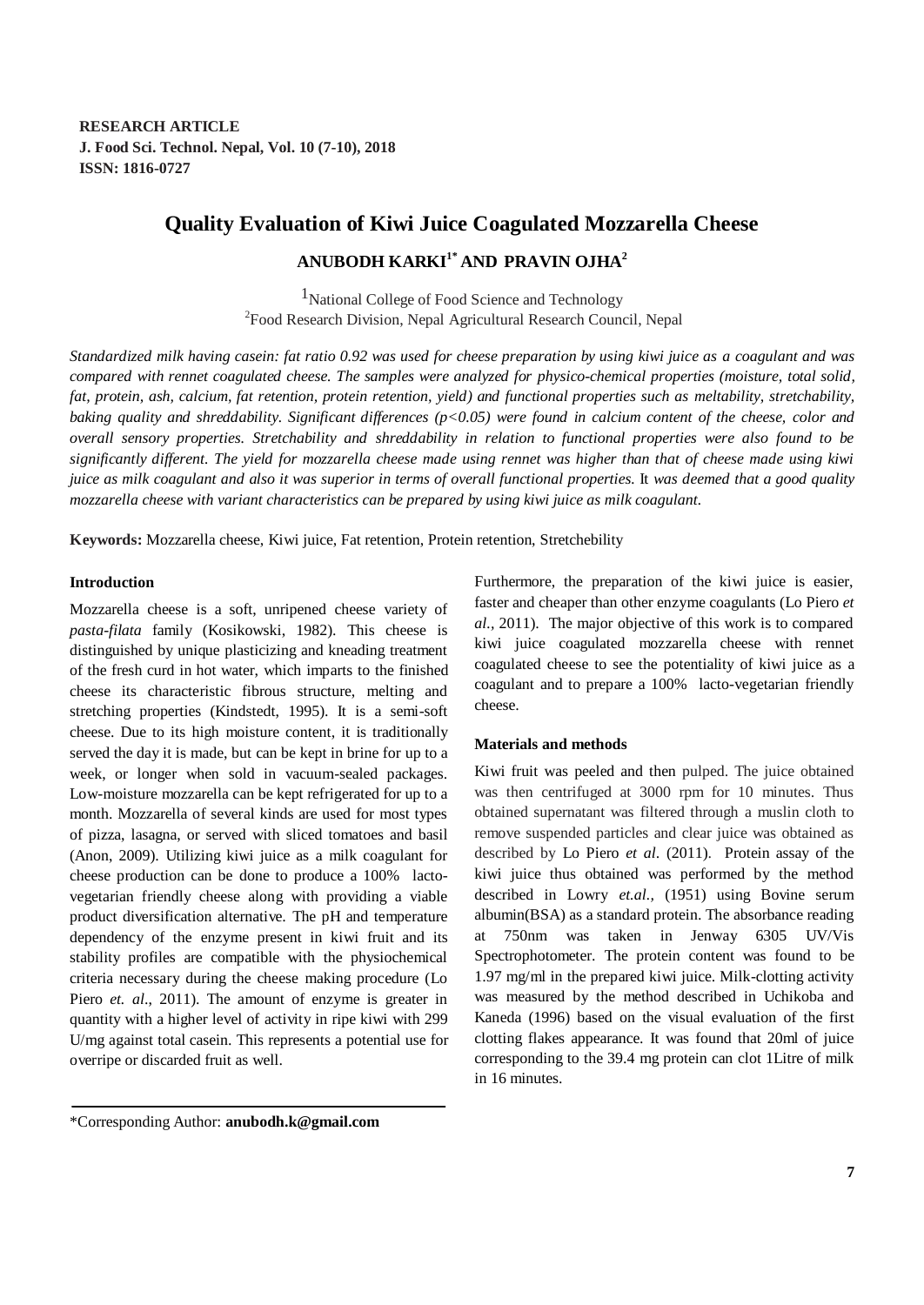Four liters of standardized milk were taken for each batch to prepare mozzarella cheese using rennet (Product A) and kiwi juice (Product B) as milk coagulant. The milk was assessed for cheese making and it was heated and acidified using citric acid solution (0.5%) to set the temperature and pH at the optimum level for coagulum formation;  $40^{\circ}$ C, pH 5.5 and  $36^{\circ}$ C, pH 5.8 respectively for kiwi juice and rennet coagulated mozzarella respectively. The coagulant was then added and set coagulum was then cut, healed, stirred sequentially and whey was expelled. The mass was cooked until plastic mass was formed and washed with cold water. The cheese was molded into balls and packed in a plastic pouch.

The chemical analysis of milk namely fat, protein, acidity was determined by methods described in NDDB (2001). Protein, ash and fat in cheese were determined according to Ranganna (2000) and calcium, moisture by the method described in AOAC (2005).

The functional property, namely meltabilty was assessed by the method provided by Muthukumarappan *et. al,* (1999) where the cheese sample was heated in an aluminium dish in the boiling water for 5 min. The whole assembly was covered with the plate during heating so that the steam can't escape. The increase in melted cheese area was measured on the graph paper. The ratio of the melted cheese area and original area are measured and taken as the indicator of cheese meltability.

Stretchability test was carried out based on the principle of 'stretch test' (Kosikowski, 1982) modified by Ghosh and Singh (1990) due to its simplicity. About 10g cheese was taken in 250 ml beaker containing  $3/4<sup>th</sup>$  of its volume of hot water maintained at 80-83°C in a water bath. It was kept in the beaker for about 3 min. A glass rod was inserted into the molten cheese product and pulled out slowly after providing few turns by hand. Cheese thread formation was observed when the rod was observed when the rod was being gradually lifted. The length of the thread was assumed as the stretchability parameter. Longer thread indicated with unbroken strings represented better stretching characteristics.

Good shreddability is characterized by free flow of the shredded cheese and a low tendency of the cheese shreds to stick together to form balls or clumps (Fox, 2004). Cheese samples, cheese masses were taken and shredded and its ability to cut cleanly into strips of uniform dimension and susceptibility to fracture, sticking or clumping together were assessed. and scored in 5 points arbitrary numbers accordingly.

Fox, 2004 provided a simple means to assess the baking quality of cheese, where about 100g of shredded cheese was topped on each unbaked pizza base, with only tomato sauce and then transferred to an oven maintained at 180-200°C, where it is kept for about 20-25 minutes to allow melting (till the shreds fused uniformly) of cheese shreds and baking of pizza base. The baking characteristics of the cheese were assessed by the arbitrary numbers. The best baking characteristics are a representation of complete melt and no exhibition of shreds.

The meltability, stretchability, shreddability and baking quality was graded on 5 points arbitrary scale where 5 represented the best characteristics as per described by Farahani *et al*. (2013).

# **Results and Discussion**

The basic cheese making protocol was employed from Fox *et al.,* 2000 with slight modification according to Bajracharya *et. al.,*2000 and Farkye, 2004. In general, it was found that for a specific quantity of milk, a specific quantity of coagulant under its optimum pH and temperature is capable of coagulating milk. In total 6 trials were done, three with using rennet as a coagulant and another three with kiwi juice as a coagulant. The result of milk analyzed is shown in table 1.

**Table 1** Test of milk for cheese making

| <b>Tests</b>          | Results                    |
|-----------------------|----------------------------|
| Fat                   | 3%                         |
| <b>SNF</b>            | 7.45%                      |
| Casein                | 2.76%                      |
| Clot on Boiling (COB) | Negative (Absence of curd) |
| Alcohol test          | Negative (Absence of curd) |
| Acidity               | 0.14%                      |
| pH                    | 6.6                        |
|                       |                            |

The Casein/Fat (C/F) ratio of the milk was found to be 0.92. Milk having C/F ratio of 0.90-0.98 is suitable for making a good quality mozzarella cheese (Bhandari, 2009).

## **Yield and Chemical Compositions**

The yield and chemical composition of the mozzarella cheese obtained by using methods described in the methodology has been shown in table 2.

The yield and calcium content for mozzarella cheese was found to be significantly different  $(p<0.05)$  between the products and there were no significant differences in scores for moisture, total solid, fat, protein, ash in terms of physicochemical properties of cheese. Lower yield may be due to lower fat and protein recovery and losses in whey (Fox *et.al,* 2002). This might be due to higher fat loss during whey drainage accompanied by fat losses during stretching. Stretching causes the loss of fat from 3-7% (Upadhyay, 1991). The properties also differed in products because of the coagulants used and were also interrelated with respect to the calcium content of the cheeses. Higher concentration of the total solid and a descendent of calcium from the kiwi fruit may be the causative agents of higher calcium content in mozzarella prepared using kiwi juice (Kosikowski, 1999).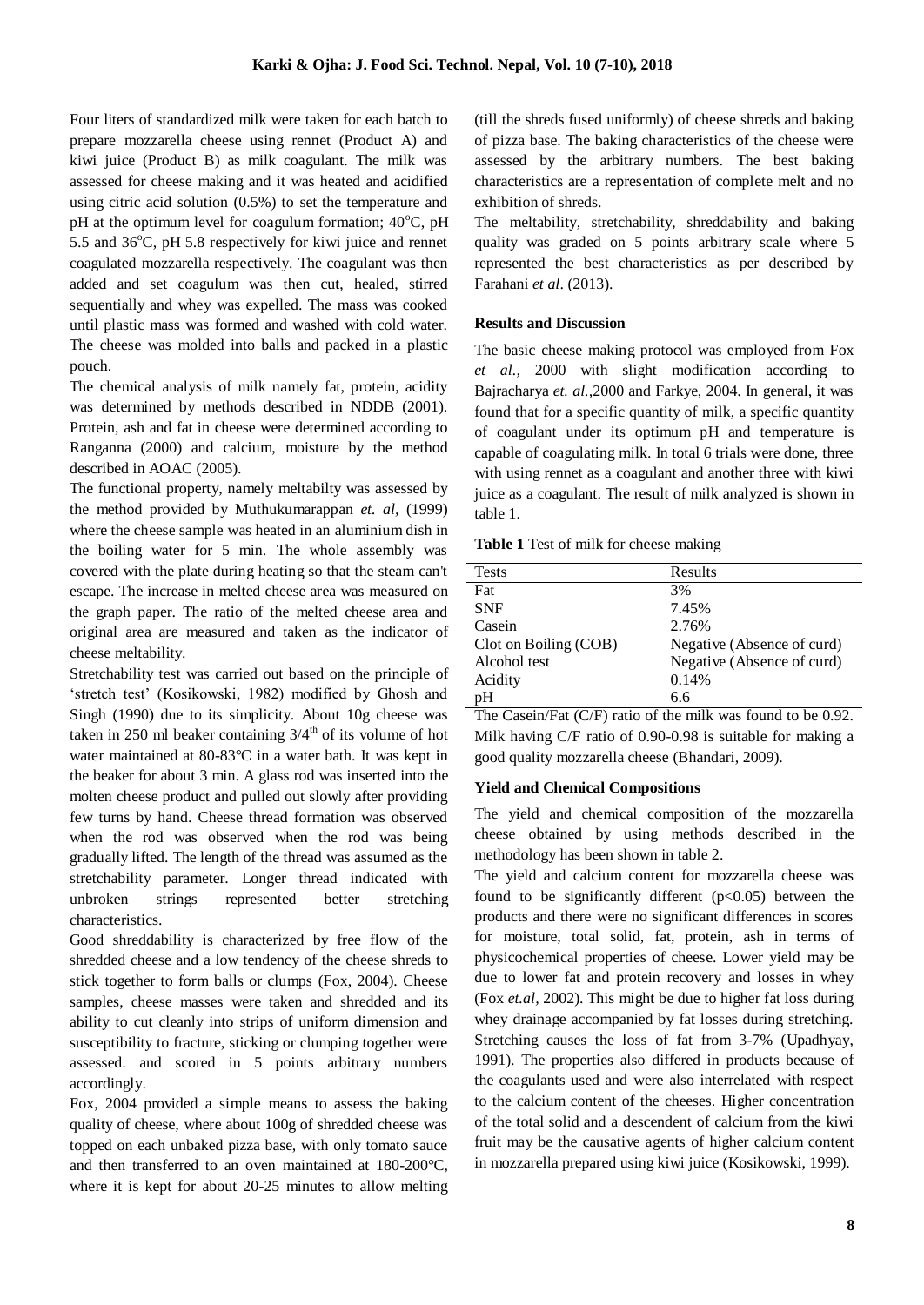| Product | Moisture<br>% | Total<br>Solid% | Fat%<br>(db) | Protein%<br>(db) | Ash%<br>$\text{db}$ | Ca<br>mg/100gm<br>cheese <sup>s</sup> | Fat<br>retention<br>$% ^{s}$ | Protein<br>retention<br>$\%$ | Yield<br>$% ^{s}$ |
|---------|---------------|-----------------|--------------|------------------|---------------------|---------------------------------------|------------------------------|------------------------------|-------------------|
| A       | 54.12         | 45.88           | 45.06        | 47.65            | 5.03                | 609.77                                | 72.14                        | 82.75                        | 10.47             |
|         | (1.56)        | (1.56)          | (1.26)       | (1.42)           | (0.40)              | (1.01)                                | (3.85)                       | (2.5)                        | (0.35)            |
| B       | 50.46         | 49.54           | 44.01        | 48.53            | 5.01                | 664.54                                | 64.83                        | 77.71                        | 8.93              |
|         | (0.57)        | (0.57)          | (0.99)       | (1.58)           | (0.64)              | (1.24)                                | (0.97)                       | (2.1)                        | (0.22)            |

**Table 2** Chemical composition and yield of Product A and Product B

 $db = dry basis$ , The values in the tables are the arithmetic means of triplicates.

\*Figure in the parenthesis are the standard error of the mean.

\*\*Values in the column bearing superscript (S) are significantly different  $(p<0.05)$  from each other.

### **Functional properties**

presented in the bar diagram in figure 1.

The functional property of the mozzarella cheese prepared by using rennet and kiwi juice as coagulant has been



**Figure 1** Functional properties of mozzarella cheese

\*Vertical error bars represent  $\pm$  Standard Deviation of scores given by 15 panelists. \*\*Same alphabet at the top of the bars indicated not significantly different

The obtained result complies with the Gunasekaran *et.al.* (2002), who concluded cheese with greater meltabilty had higher stretchability. According to Fox *et.al,* (2002), the reduction of calcium results in greater number of fat globules within the protein matrix. Thus protein-protein interaction in the matrix would be reduced increasing the melting properties. The decrease in calcium concentration results in more swollen, hydrated para-casein matrix which coincides with an increase in the mean stretchability of the melted cheese, as reflected by a lower elastic shear modulus

(Fox *et.al.,* 2002). The statistical analysis shows the two products are significantly different  $(p<0.05)$  in terms of stretchability. The obtained result complies with the Gunasekaran *et.al.* (2002), who concluded cheese with greater meltabilty had higher stretchability and thus better baking quality. Product B (kiwi juice coagulated cheese) had cleanly cut strips of uniform dimension and was not susceptible to fracturing in comparison to product A (rennet coagulated cheese) which was a little sticky and clumping within the shredded mass. The shreddability is affected by